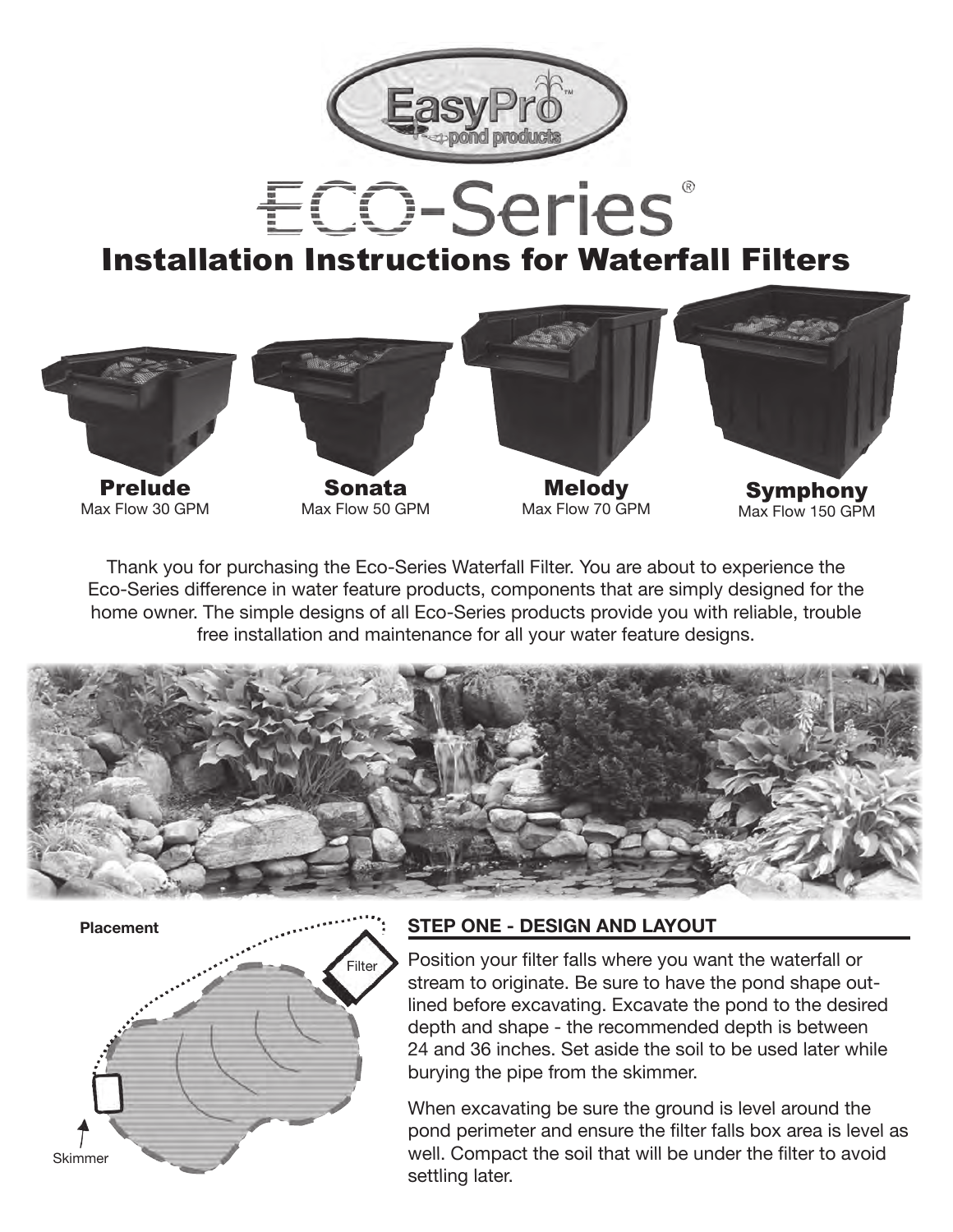### **STEP TWO - INSTALLING THE PLUMBING AND THE FILTER FALLS**



Thread the 2" male adapter into one of the ports on the filter using teflon tape or silicone on the threads.

Thread the 2" plug into the unused port using teflon tape or silicone on the threads.





Glue the PVC flex pipe into the male adapter and hold together until glue is set.

Set the filter box on the prepared surface. Be sure filter sits level side to side and tips forward  $^{1}\!/_{2}$ " to 1".





Insert the PVC support tubes into the "V" shaped notches in the bottom of the filter on the Prelude and Melody models, the Sonata and Symphony models have built in supports instead of the PVC pipe. Be sure filter does not move while backfilling with dirt around it.

### **STEP THREE - INSTALLING THE UNDERLAYMENT AND LINER**



Run the protective underlayment in the pond and up the stream (if one is installed). The underlayment should overhang the stream bed and be up to the bottom of the filter box. Lay the liner in the pond over the underlayment. Work as many wrinkles out of the liner as pos-



sible. The liner should be run up the stream or to the filter box. Folder the liner over the Spliner Lock. Slide the Spliner Bar into the spline channel and secure with the Spliner Locks. Be sure

to leave plenty of extra liner going to the filter box. The liner should not be tight. Trim the excess liner and underlayment later, after the installation is complete.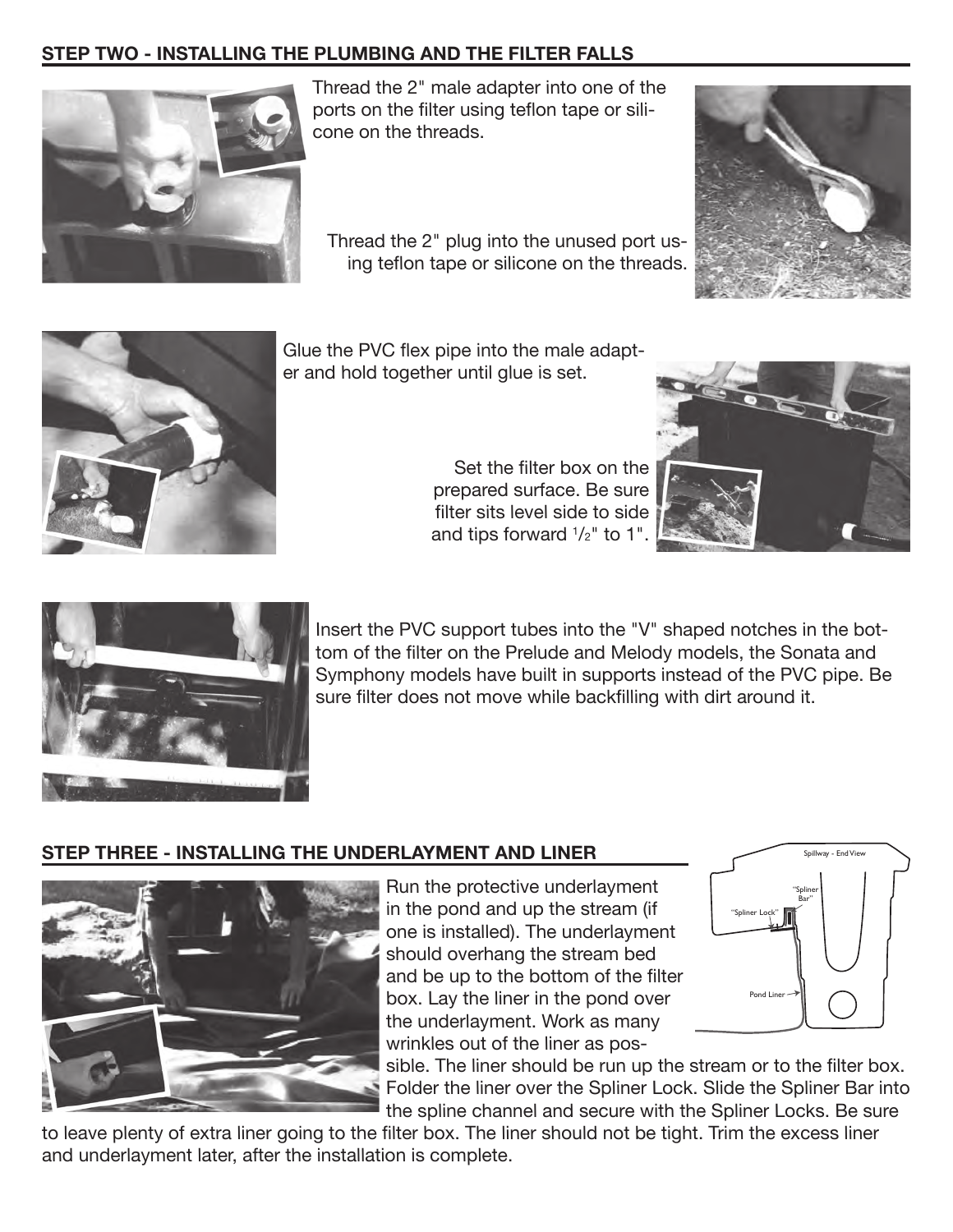#### **STEP FOUR - FINISHING UP**



Lay the filter mats in the bottom of the filter box on top of the support tubes or support stands depending on model.

Place the supplied Bio-Blox media bags on top of the filter pads, making sure they are snug into the corners. Cover the top of the filter box with a flagstone or filter cover.





Stack stones up the front of the falls filter to conceal the filter box and liner. Additional stone can be added on top just below the lip, to extend the waterfall.

> You may also want to put a piece of flagstone in the mouth of the falls to hide the weir and to make a more natural looking water feature.





#### **CLEANING THE FILTER MATERIAL**

Clean the Bio-Media by agitating it in the filter and draining off the dirty water. Be cautious of chlorinated water - it can kill beneficial bacteria microbes. Clean the filter mats by spraying them off with a garden hose. The mats are not intended to grow beneficial bacteria so the chlorinated water is not an issue while cleaning mats.